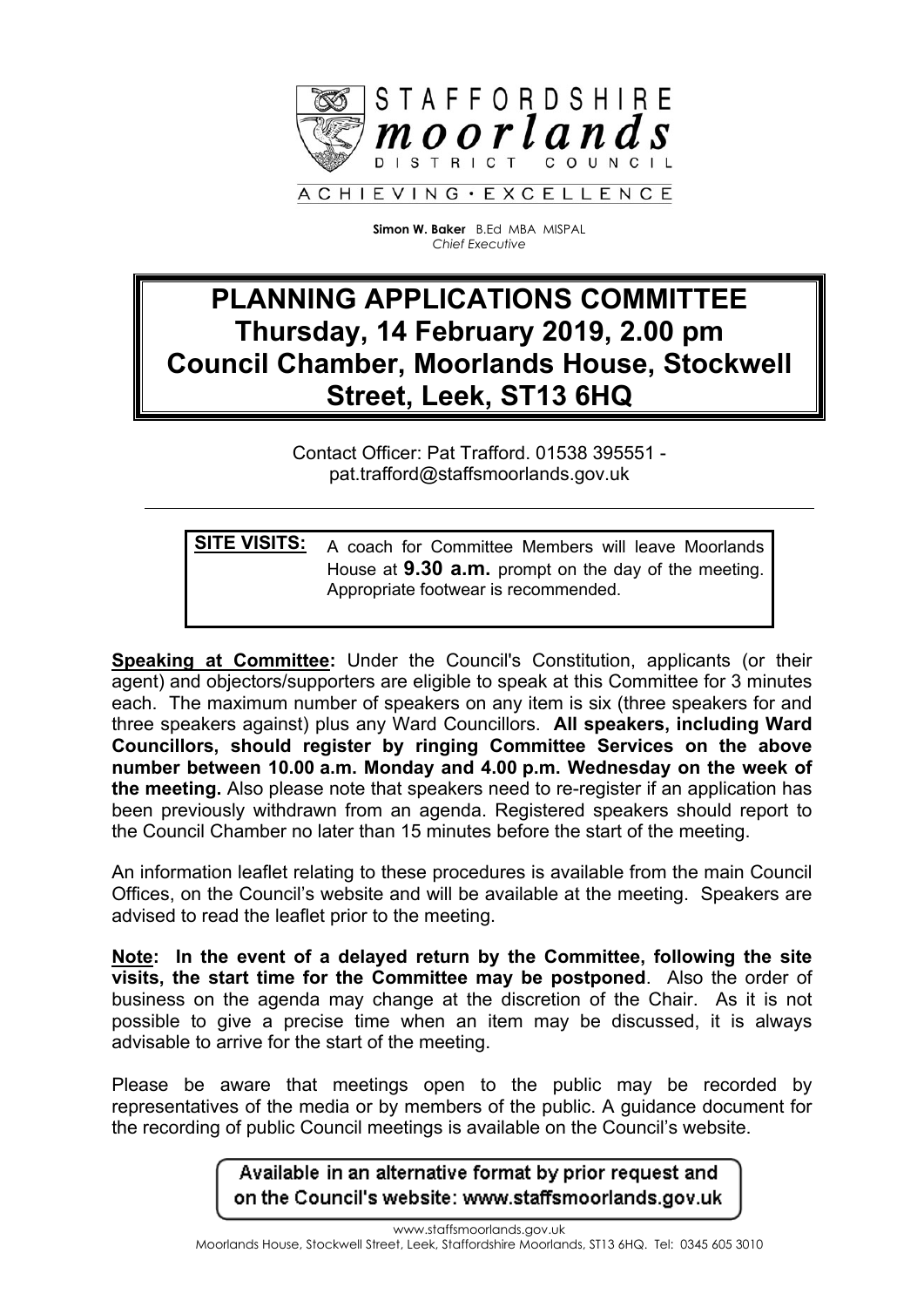## **A G E N D A (Continued)**

- 1. Chair's announcements
	- a) Webcasting;
	- b) Introductions of Members and Officers;
	- c) Other announcements.
- 2. Apologies for absence, if any.
- 3. Minutes of the previous meeting **(Pages 5 - 16)**
	- (a) To approve as a correct record the Public Minutes of the Planning Applications Committee held on 24 January 2019.
	- (b) Reports on matters arising, if any.
- 4. Urgent items, if any.
- 5. Declarations of Interest

i. Disclosable Pecuniary Interests; ii. Other Interests; iii. Lobbying Interests.

- 6. SMD/2018/0537 Land rear of Jim Hallam Land Rovers, Macclesfield Road, Rushton Spencer **(Pages 17 - 32)**
- 7. SMD/2018/0706 Land off Macclesfield Road, Leek **(Pages 33 - 48)**
- 8. SMD/2018/0780 Hillswood Lodge, 9 The Close, Leek Road, Endon **(Pages 49 - 62)**
- 9. SMD/2018/0575 Land off Main Road, Hollington **(Pages 63 - 82)**
- 10. SMD/2018/0733 Former Stable Building at Spring Cottage, Greatgate Road, Winnothdale **(Pages 83 - 94)**
- 11. SMD/2018/0742 Town Yard Industrial Estate, Station Street, Leek **(Pages 95 - 102)**